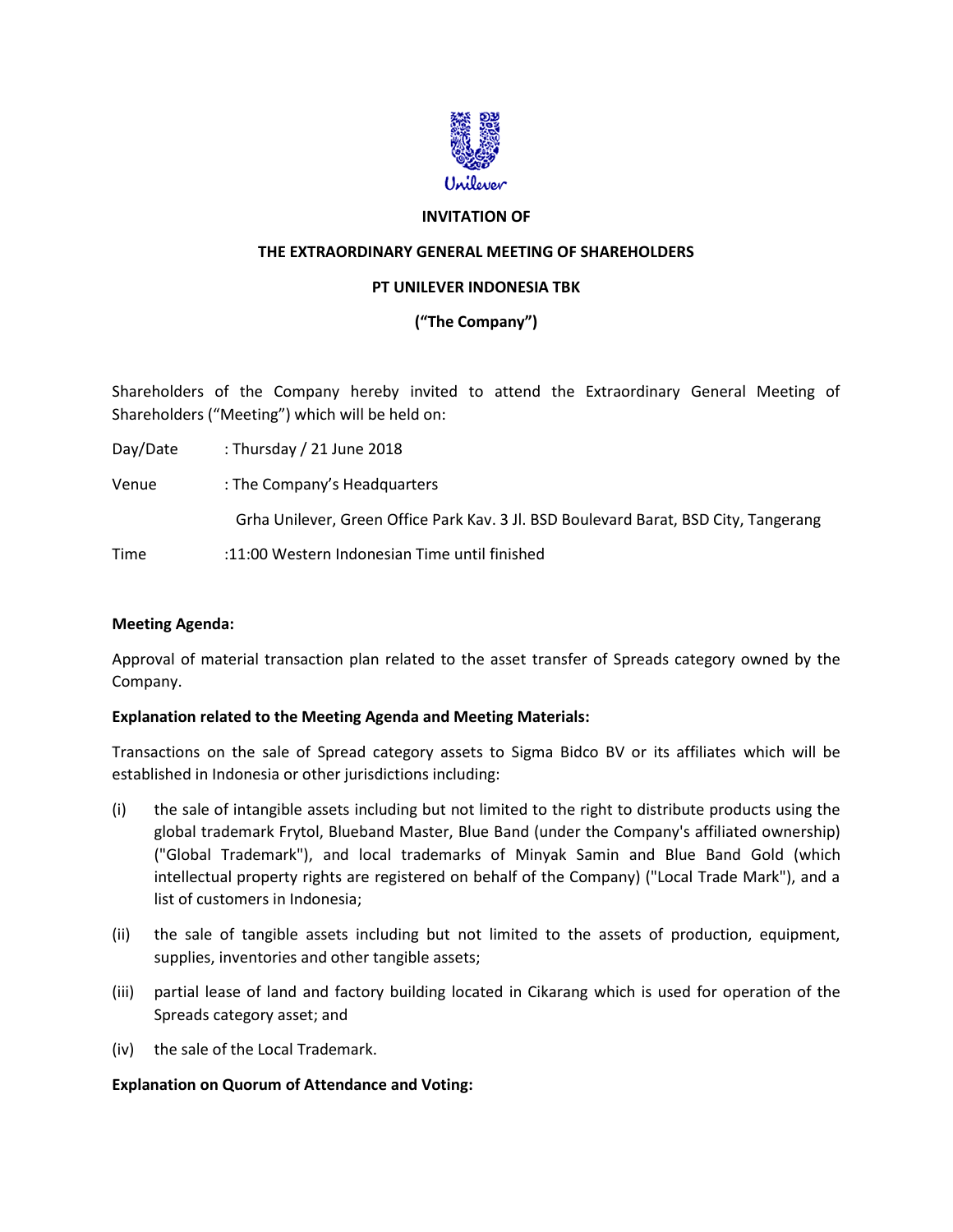Meeting is valid and is entitled to take binding decision provided that attended by legitimate Shareholders representing ½ (half) of the total number of shares issued by the Company with valid voting rights.

The resolution of the Meeting shall be adopted by consensus after deliberation. If no consensus can be reached, any resolution shall be valid if it is approved by more than  $\frac{1}{2}$  (a half) of the total issued shares of the Company with eligible votes and/or represented in the Meeting.

# **NOTES:**

- 1. In relation to the Meeting, the Company will not issue a separate invitation with regard to the Meetings to the Shareholders of the Company, therefore this advertisement of notice shall serve as the official invitation to the Shareholders of the Company.
- 2. The material for the Meetings is available in the head office of the Company, Grha Unilever, Green Office Park Kav. 3, Jl. BSD Boulevard Barat, BSD City, Tangerang, during the business hours since the date of this notice and will be uploaded to the website of the Company. The material will also be available during the day of the Meetings.
- 3. Those who are eligible to attend the Meetings are:
	- a. Shareholders of the Company or its proxy, which the share has not been included in the Collective Deposit, which is legally registered on the Company's Shareholders Registration List on 28 May 2018 at 16:00 Western Indonesian Time; and
	- b. Shareholders of the Company or its proxy, which the share has been included in the Collective Deposit of PT Kustodian Sentral Efek Indonesia (hereinafter be referred to as the "**KSEI**") or in the Custodian Bank (hereinafter be referred to as the "**CB**") or in the Security Company (hereinafter be referred as the "**SC**"), which is registered on the Account Registration List of KSEI, CB, or SC on 28 May 2018 at 16:00 Western Indonesian Time, as approved by the Written Confirmation to Attend the Meeting.
- 4. The Shareholders which share has not been included in the Collective Deposit or their legal proxy and wish to attend the Meeting is requested to provide the original of the Collective Share Certificate or provide the copy along with the copy of a valid Identification Card or any other identification document to the registration officer prior to entering the Meeting venue. For a Shareholder which share has been included in the Collective Deposit or its legal proxy is requested to provide the original of Written Confirmation to Attend the Meeting and the copy of a valid Identification Card or any other identification document.
- 5. a. The Shareholders of the Company which cannot attend the Meetings could only be represented by its proxy based on a Power of Attorney in the format which has been provided by the Board of Directors of the Company or any other format which may satisfy the Board of Directors, with a provision that the member of the Board of Directors, Board of Commissioner and the employee of the Company may act as a proxy of the Shareholders of the Company. However the vote cast by them will not be counted on the voting process.